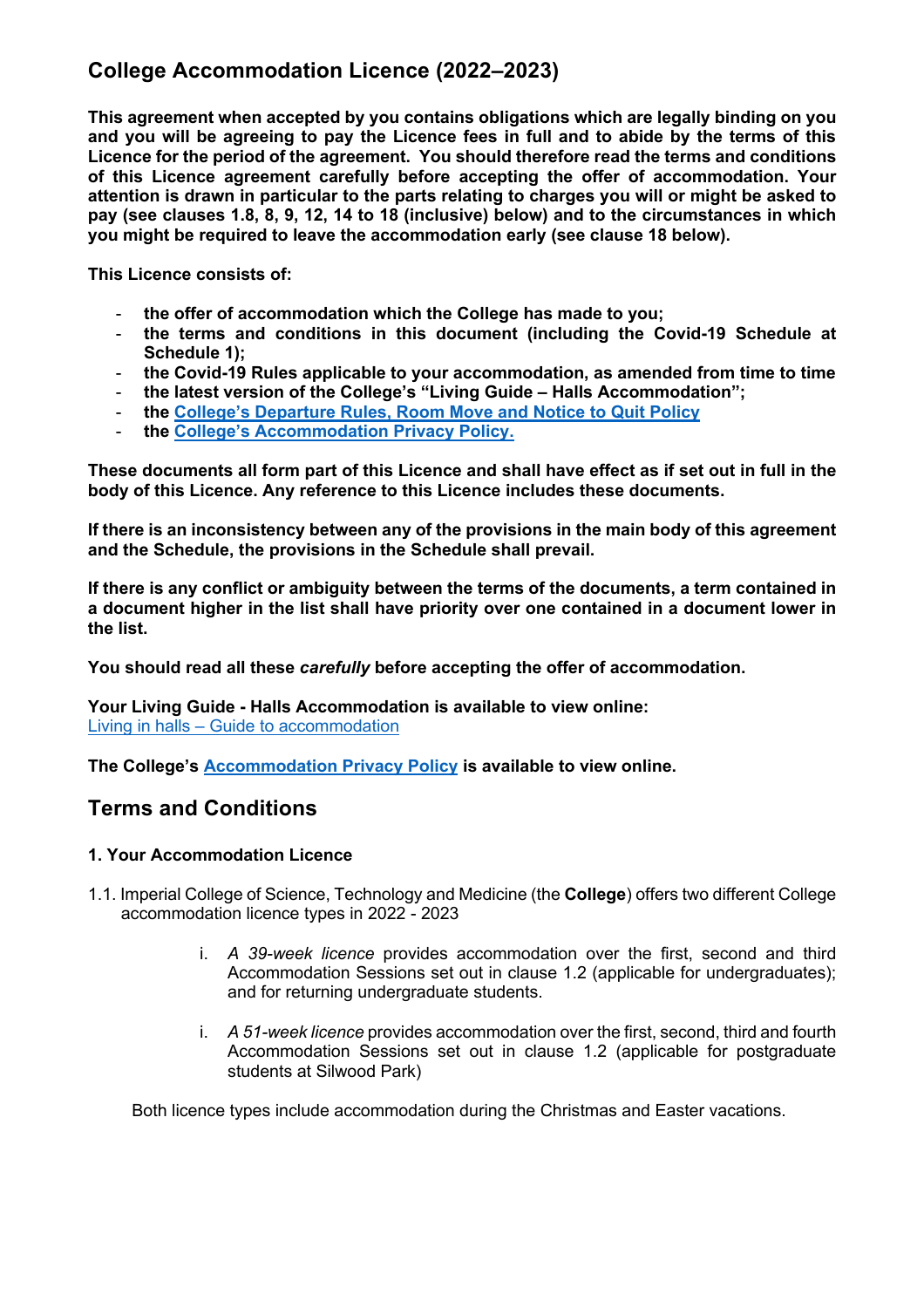- 1.2. Accommodation sessions 2022-23 for College accommodation (each an **Accommodation Session**) are as follows:
	- Session 1: 1 October 2022 6 January 2023 inclusive (14 weeks)
	- Session 2: 7 January 2023 28 April 2023 inclusive (16 Weeks)
	- Session 3: 29 April 2023 30 June 2023 inclusive (9 Weeks)
	- Session 4: 1 July 2022 22 September 2023 inclusive (12 Weeks)

(the Accommodation Sessions covered by your Licence together form your **Accommodation Period**).

- 1.3. Please note that this Licence is for a place in College accommodation and not for a specific accommodation or hall/residence. The College reserves the right to vary accommodation allocations as reasonably necessary for the purposes of good management of its accommodation. Where you are required to move, the College will take all reasonable steps to ensure that you are allocated alternative accommodation of a similar standard within the same hall/residence. However, in exceptional circumstances, you may be required to move to accommodation of a different standard and/or in a different hall/residence.
- 1.4 A contract (**Licence**) is formed between you and the College on the terms and conditions of this agreement when you accept the offer of accommodation made by the College and shall continue, unless terminated earlier under clauses 17 or 18, at the end of the Accommodation Period.
- 1.5 For the avoidance of doubt, unless you are a carer, you may only enter into this Licence and reside in the accommodation if you are registered as a full-time student at the College during the whole Accommodation Period. If for any reason you are not registered as a full-time student at the College or a carer, for any part of this Accommodation Period, the College reserves the right to ask you to vacate the accommodation without question.
- 1.6 The total fee payable by you for your stay in the accommodation during the whole Accommodation Period will be advised in the offer of accommodation (**Licence Fee**). Upon acceptance of your offer of accommodation, you will be sent an invoice for the fees relating to your first Accommodation Session.
- 1.7 If you wish to cancel your Licence prior to the start of the Accommodation Period you must inform the Accommodation Office of this in writing. The contact details of the Accommodation Office can be found at:

https://www.imperial.ac.uk/study/campus-life/accommodation/

1.8 If you inform the Student Accommodation Office in writing, that you wish to cancel the Licence prior to the start of Accommodation Period, the following charges will apply:

| <b>Cancellation Notice Received by the College</b>                                                                          | <b>Charge</b>                         |
|-----------------------------------------------------------------------------------------------------------------------------|---------------------------------------|
| Less than 7 calendar days after accepting an offer but at least<br>14 calendar days prior to the start of the Accommodation |                                       |
| Period.                                                                                                                     | No Charge                             |
| 7 days or more after accepting an offer but at least 14<br>calendar days prior to the start of Accommodation Period.        | Licence Fee pro-<br>rated for 2 weeks |
| Less than 14 calendar days but at least one calendar day<br>prior to the start of Accommodation Period                      | Licence Fee pro-<br>rated for 4 weeks |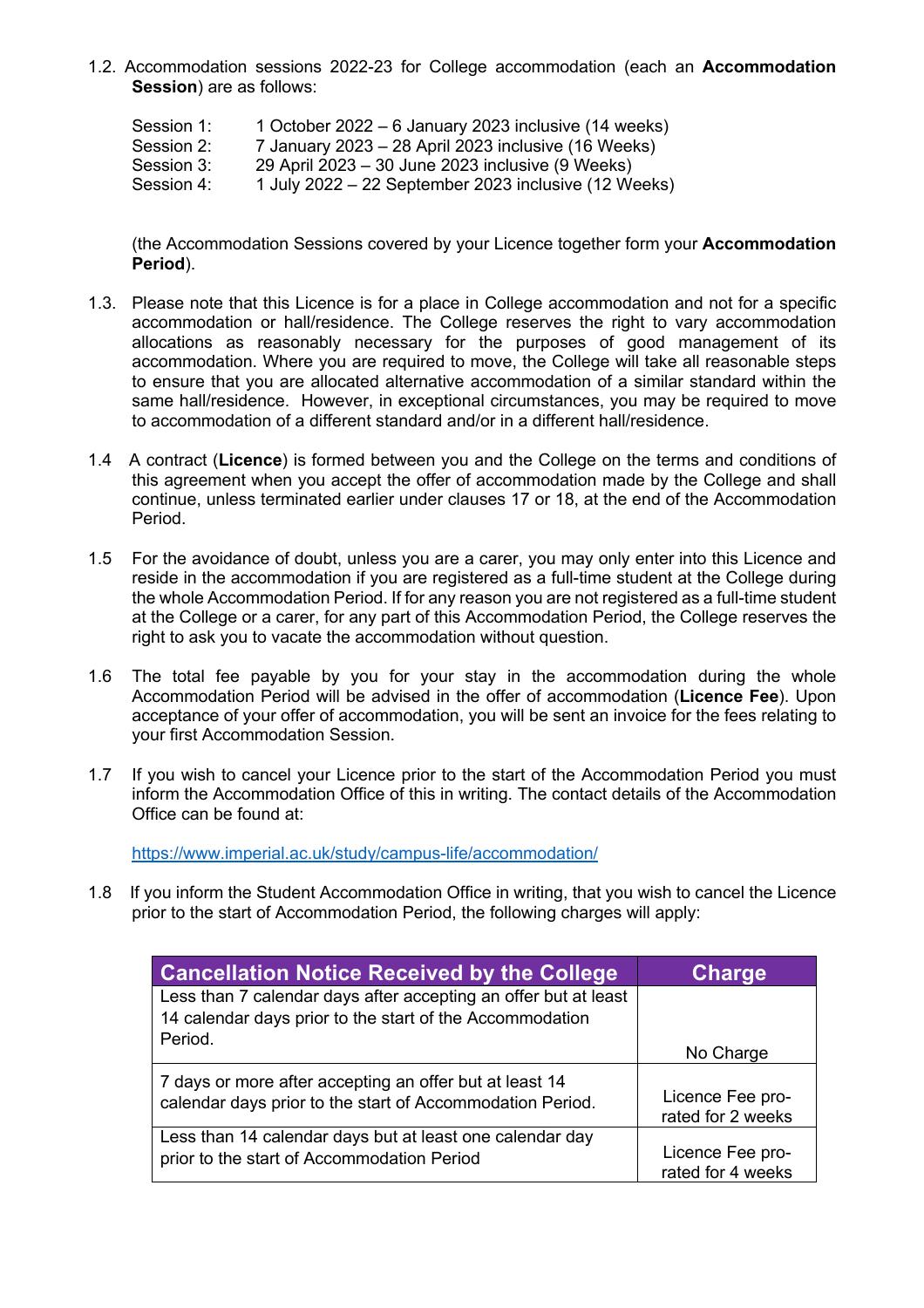### **Accordingly, please note that:**

- you will not incur a charge if you inform the Accommodation Office in writing of a cancellation **less than 7 calendar days** after accepting an accommodation offer and on condition that there are at least 14 calendar days prior to the start of Accommodation Period and
- if you fail to cancel your booking before (or indeed accept an offer of accommodation after) 9.00am the day before the start of Accommodation Period, **you will be liable to pay for the full Licence Fee** and you will only be able to terminate the Licence by following the procedure set out in clause 17 (Early termination of the Licence by you).
- 1.9 In all College accommodation, the following charges are included in the Licence Fee:
	- a. Gas and electricity charges (subject to reasonable usage please see clause 1.10 below for further details about heating);
	- b. Connection to the relevant broadband network for access to the internet (subject to reasonable usage);
	- c. Connection to any telephone service, which may be provided in your accommodation (at the College's discretion). Please note that you will be liable for all call charges made using any such service.
- 1.10 In halls/residences where students are able to control the heating in their accommodation, the inclusion of gas and electricity in the Licence Fee is subject to reasonable usage by the student who is encouraged to act in an environmentally responsible way. In other halls/residences, where the heating is controlled centrally and students are not able to alter the heating in their accommodation on an individual basis, the College will use its reasonable endeavours to ensure that a reasonable internal temperature is maintained at all times in the accommodation.

## **2. Inventory**

- 2.1 At the start of the Accommodation Period an inventory will be made by the College (or its nominees) of the fittings, furniture and other contents within the accommodation. The inventory should be checked and signed by you on arrival and returned to the hall/residence staff within seven days from the date you received it to enable the College to note any discrepancies. You should retain a copy of the inventory for your records.
- 2.2 You are not allowed to remove any of the furniture or fittings provided in the accommodation.

## **3. Cleaning**

- 3.1 You are responsible for keeping your accommodation in a clean and tidy state.
- 3.2 Notwithstanding clause 3.1, the College will make such arrangements from time to time as it (in its discretion) deems reasonable to clean the accommodation (except for couple/family accommodation which will not receive a cleaning service) and you should refer to any notices or rotas displayed in your hall/residence for the provision, frequency and timing of any cleaning arrangements as well as for any cleaning procedures, guidelines and responsibilities.
- 3.3 Please note that, to the extent that any cleaning services are provided in your hall/residence, such cleaning services will be reduced during College closure periods (Christmas and Easter) and on public holidays.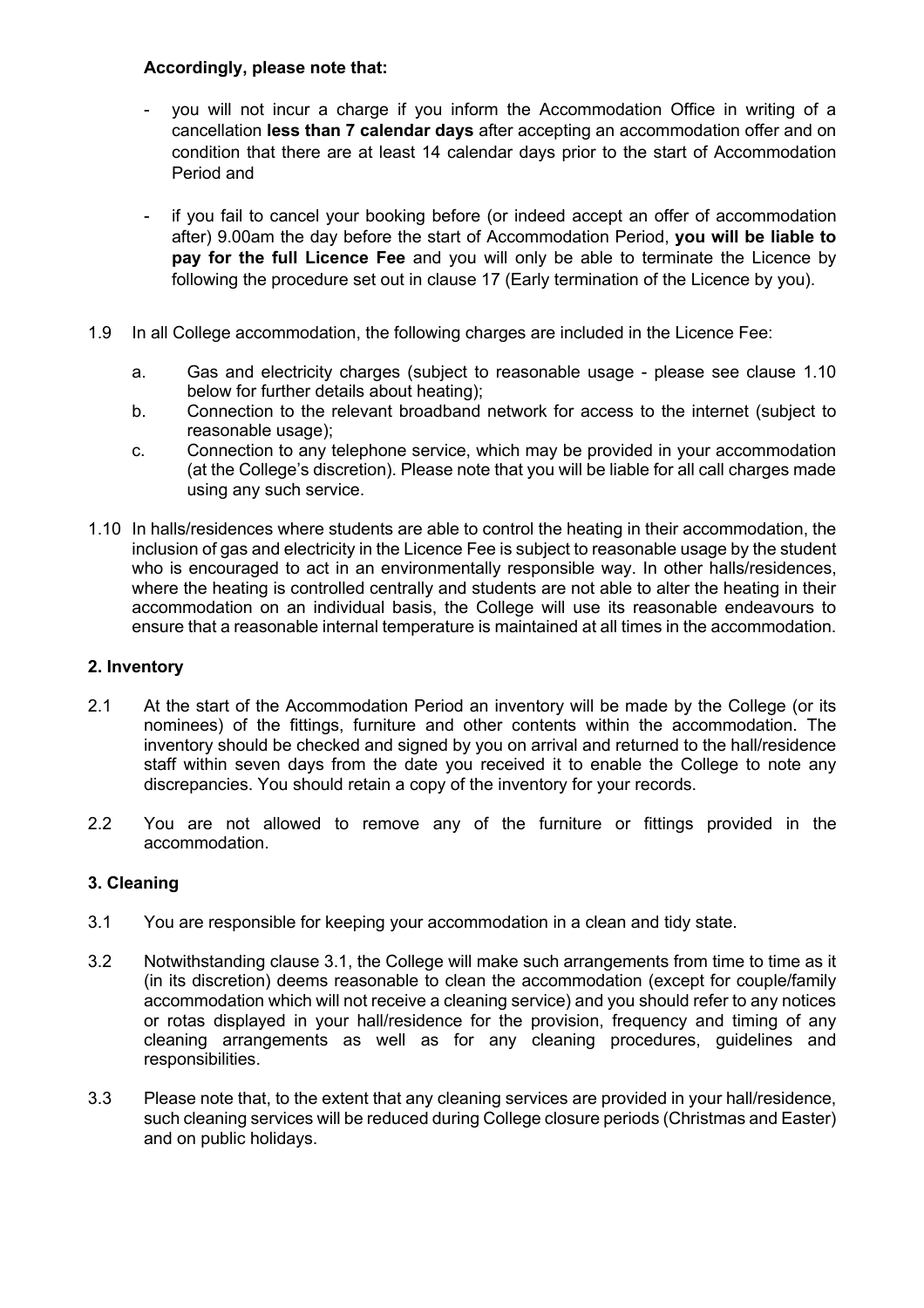#### **4. Health**

4.1 You are encouraged to register with a local NHS doctor. For more information please read:

https://www.imperial.ac.uk/student-support-zone/your-health/doctor-and-dentist/

and/or speak to the Residential Support/Services team.

4.2 Without prejudice to the generality of clause 1.3 above, in the event that the College believes that you have contracted an infectious disease, which it believes poses a health risk to other residents, the College may require you to move to alternative accommodation until it is satisfied that the risk has subsided.

## **5. Use of accommodation**

- 5.1 The maximum occupancy of your accommodation is determined at the time of booking and you shall not exceed this number. The accommodation may only be used for your personal living accommodation and not for business or any other use.
- 5.2 No pets or other animals other than assistance dogs may be kept in or around the accommodation.
- 5.3 You agree not to use the accommodation provided for any immoral or illegal purpose. If you are found, to be acting in such a manner, your actions will be seen as a serious disciplinary offence.
- 5.4 You agree not to sublicense (without our agreement) or share the accommodation, or to allow any guests to stay in the room in your absence under any circumstances (this does not prevent you sharing couple/family/shared accommodation with an individual approved by the Accommodation Office).

Please note that any breach of the requirements set out in this clause 5 will be treated as a serious disciplinary offence, which may lead to a referral to the Residence Tribunal or College Discipline Committee and as a material breach, which may result in the termination of this Licence.

- 5.5 If you are a student in a shared (twin) room and the student you are sharing with moves from the accommodation we will (at the College's discretion) either:
	- a. Provide the remaining bed space to another student (subject to reference checks); or
	- b. Vary your accommodation allocation in accordance with clause 1.3; or
	- c. If so requested by you, allow you to remain in the accommodation on a single occupancy basis (subject to you agreeing to pay an increased Licence Fee to reflect such single occupancy basis as determined by the College).

#### **6. Hall/Residences rules**

6.1 Enforcing discipline within halls/residences is primarily the responsibility of the Residential Support/Services team. This will include enforcing this Licence in addition to other rules which may apply to your own particular hall/residence and which will be provided to you when you have been allocated to a hall/residence or notified to you from time to time. The Residential Support/Services team may escalate such matters as appropriate. If you wish to complain about any decision of the Residential Support/Services team please follow the procedures set out in *Ordinance E3 Procedure for Dealing with Complaints by Students*

http://www.imperial.ac.uk/admin-services/secretariat/collegegovernance/charters/ordinances/students/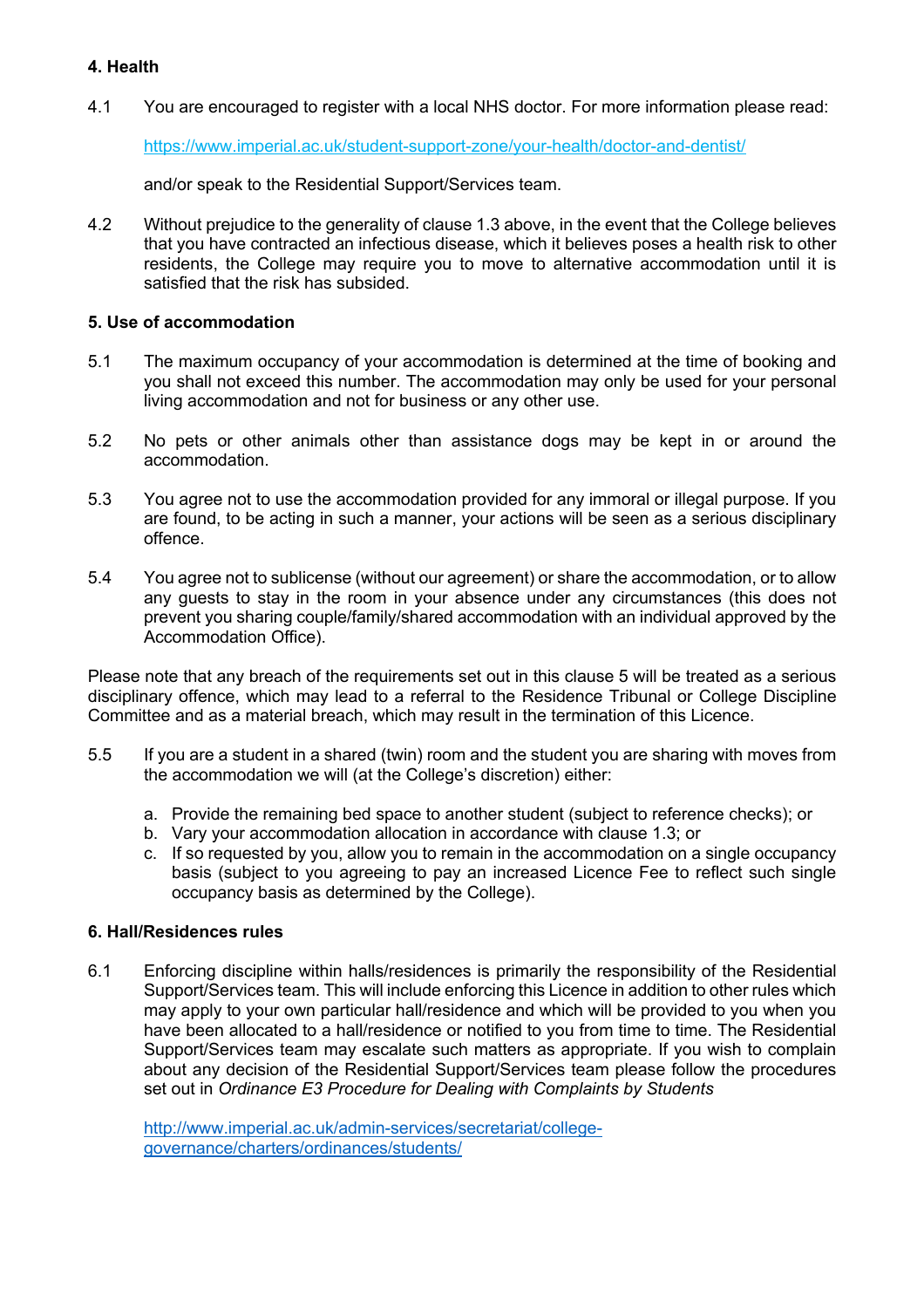6.2 We remind you that you are subject to the College's disciplinary codes and that hall wardens and other College personnel have disciplinary powers under *Ordinance E2 Code of Student Discipline*

http://www.imperial.ac.uk/admin-services/secretariat/collegegovernance/charters/ordinances/students/

You have the right to appeal against a decision in relation to disciplinary offences as set out in *Ordinance E2 Code of Student Discipline*.

- 6.3 The following rules apply to all College accommodation:
	- a. You must observe all fire safety and evacuation procedures in operation within your hall/residence.
	- b. Do not compromise the safety of yourself or others. This includes but is not limited to the following:
		- i. never prop open fire doors, especially kitchen doors;
		- ii. never tamper with fire safety equipment (which is a criminal offence);
		- iii. never throw or let objects fall from the building or enter prohibited areas of the building;
		- iv. always ensure that the floor in your accommodation is kept free from any obstruction, clutter or hazard: this is for the benefit of you, your guests and others who may enter your accommodation from time to time; and
		- v. if you identify any item within your hall/residence which you think is unsafe or may be a hazard, you must contact the hall/residence staff immediately (communal areas are the responsibility of all residents).
	- c. Do not make excessive noise (e.g. playing musical instruments, music systems or amplified instruments loudly, shouting etc.) at any time. Between 23.00 and 07.00 hours, no noise whatsoever should be audible outside your room. Such noise is very disruptive for neighbours both within and outside halls/residences and is regarded as a serious disciplinary matter and as a material breach of this Licence.
	- d. Respect the rights and needs of your fellow residents and the neighbours.
	- e. Do not use drawing pins or blu-tack or any other item, which will mark the walls anywhere within the College accommodation. Use the notice boards in your room, where provided. You will be charged for any cost incurred in remedying any damage caused to the painted walls in your room.
	- f. Do not allow uninvited strangers to enter the hall/residence, do not allow tailgating and do not leave any external doors open.
	- g. All College accommodation is designated as no smoking. Smoking is only permitted in designated external areas.
	- h. Illegal acts in halls/residences, e.g. use and/or possession of prohibited drugs, will lead to a referral to a Residence Tribunal and to the police.
	- i. Firearms and weapons (including swords, air guns and air pistols) are strictly forbidden in the halls.
	- j. Bicycles and motorcycles may not be stored anywhere within your accommodation or anywhere within the hall/residence, other than in designated bicycle storage areas. (Note we cannot guarantee that bicycle storage areas will be provided or that there will be sufficient space in any bicycle storage area for your bicycle.) If you do bring a bicycle, we suggest that you lock it with an appropriate D-lock to reduce the risk of theft.
	- k. Cycling, rollerblading and ball games are not permitted in halls/residences or on any College footpaths or gardens.
	- l. You must ensure that you are aware of and comply with all regulations regarding the use of IT facilities in halls/residences.
	- m. The downloading or distribution of pornographic or copyright material is strictly prohibited and will result in disciplinary action. Other restrictions on the level and type of internet usage or otherwise may be imposed.
	- n. You must promptly give to the hall/residence reception a copy of any notice received concerning the accommodation or any neighbouring property.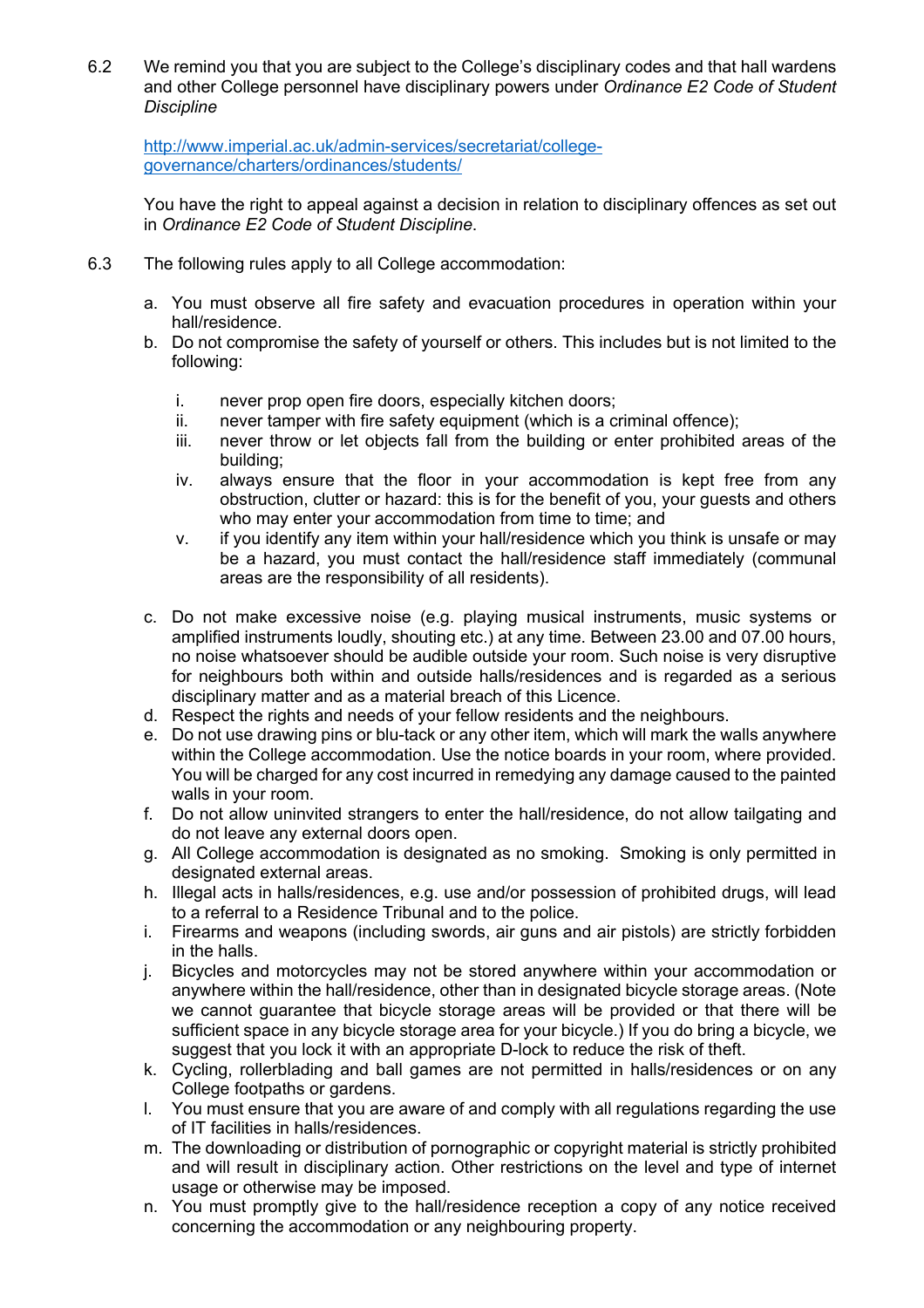- o. You must comply with all rules and regulations made by or on behalf of the College or accommodation provider relating to your use of the accommodation and notified to you from time to time in writing including but not limited to the College's Covid-19 Rules applicable to your accommodation as amended from time to time.
- p. You agree to abide by all terms and conditions of this Licence.

## **7. Electricity**

- 7.1 Electrical appliances must be used carefully. The use of gas and liquid fuel heaters, candles, kettles, irons, rice cookers and cooking appliances is prohibited in accommodation bedrooms. Such items may be used in other parts of the hall/residence only where provided by the College for this purpose or where the Residential Support/Services team has provided specific approval. Please note that it is your responsibility to ensure that your appliances are not used by any other residents in the kitchens. Electric fires and heaters must not be used in the accommodation unless provided by the College for such use. Refrigerators are only allowed in accommodation bedrooms in special circumstances and when permission is given or when provided by the College in designated halls/residences for such use. The storage and charging of e-scooters is also prohibited.
- 7.2 You agree:
	- a. Not to wire more than one appliance into one electrical plug.
	- b. Not to plug electrical appliances into light fittings.
	- c. Not to use multiple adaptors in a single socket (as there is a danger of overloading the circuit.)
	- d. Only to plug electric shavers into the transformer sockets where fitted.
	- e. Only to use purpose made leads with electric kettles where used in kitchens (which are short and designed to prevent scalding).
	- f. Not to use electrical extension leads.
	- g. Not to interfere with the electrical distribution boards in the hall/residence or attempt to replace blown fuses.
	- h. Not to put nails into any of the walls.
	- i. Never to remove light bulbs from their fittings (report any faults to the hall/residence staff).
	- j. Not to make any alteration to the IT, mains or telephone wiring in the accommodation or, without the College's prior consent, to install any radio or television aerial or other wiring or make any attachment to the accommodation in connection therewith.
- 7.3 The College annually tests all its own portable equipment. Students' personal equipment is **NOT** routinely tested. You are therefore responsible for checking it to ensure that it is safe to use in your hall/residence. You might be required to provide the hall/residences staff with full details of any equipment including manufacturer, type of equipment, loading and whether it complies with relevant standards.
- 7.4 The College reserves the right to refuse permission for you to use particular electrical items. This includes e-cigarettes and the use of Schuko plugs is strictly prohibited. A full list of prohibited items can be found in your "Living Guide".
- 7.5 The College reserves the right to remove, destroy or disable any equipment which it deems unsafe. Where practicable this will be discussed with you before any action is taken.

## **8. Defects and Damage**

8.1 If you become aware of any defects in or damage to College halls/residence (whether or not caused by you and whether or not in your accommodation), you must report this immediately to the hall/residence reception (or as otherwise directed). You must not remove any of the furniture provided in the accommodation.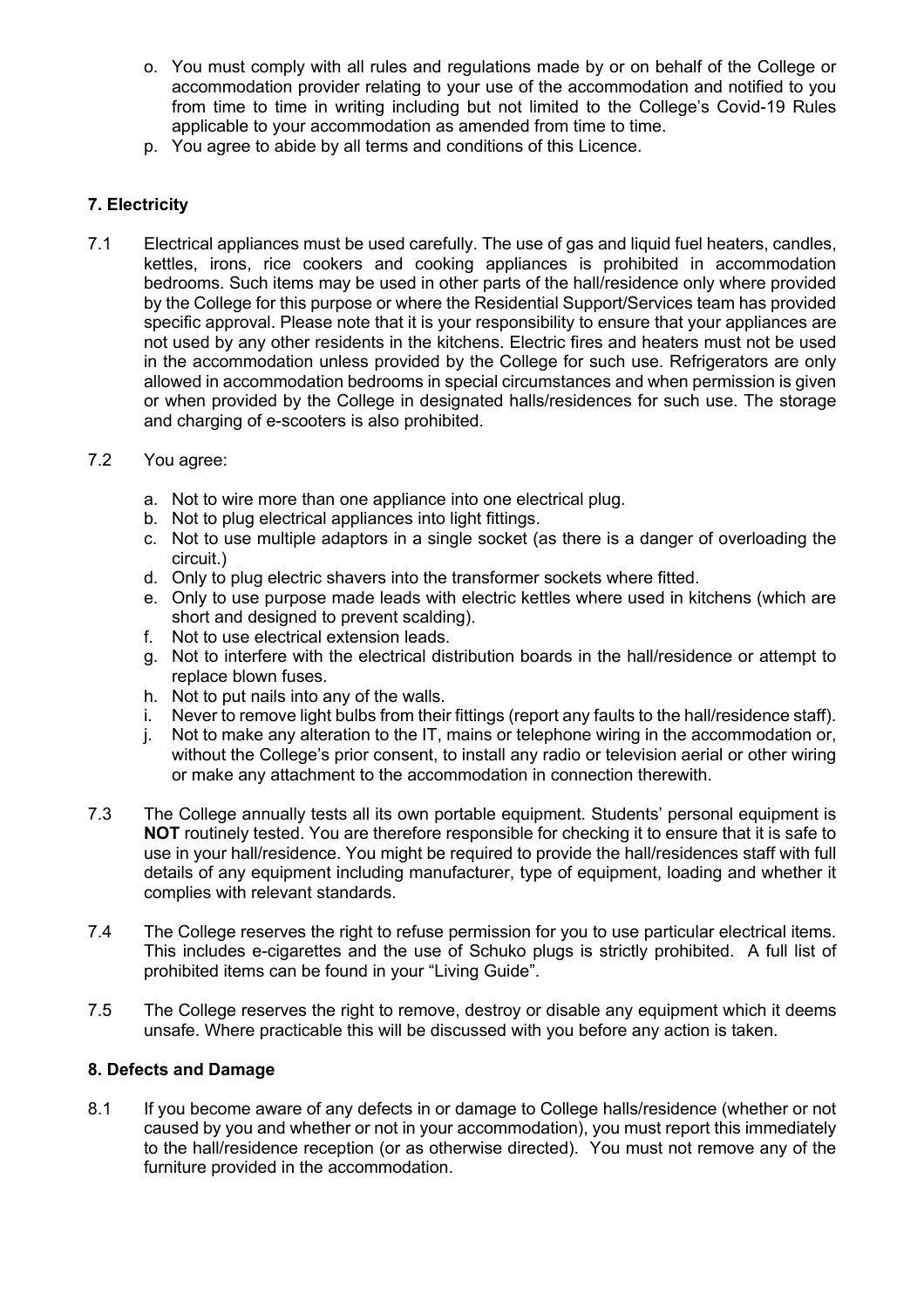- 8.2 You accept full financial liability for any loss or damage you or your guests may cause to property within the hall/residence or to the College accommodation including any cleaning costs.
- 8.3 You authorise the College to charge you any costs it incurs to carry out any repairs or replacement in respect of loss of damage referred to under clause 8.2. The College reserves the right to apply these charges against the card used to pay for your stay at the accommodation. The College will send you a breakdown of these charges within 14 days of your departure.
- 8.4 You must not remove any of the furniture provided in the accommodation

#### **9. Keys and access**

- 9.1 You must not duplicate any keys or access cards issued to you or use the keys/cards otherwise than in accordance with the purpose for which they were issued.
- 9.2 If you lose your keys, you will be charged for the cost of a replacement.
- 9.3 You must not leave your accommodation without your key/card. If you lock yourself out of your accommodation, the College (or its nominees) will take steps to arrange to provide you with access to your accommodation within a reasonable period. Other than in exceptional circumstances, you will be charged any costs reasonably incurred by the College as a result.
- 9.4 Keys/cards must be returned to the hall/residence reception when vacating the accommodation in accordance with clause 16.1. If you fail to return keys by the allocated time, you will be charged the cost of obtaining replacement keys or if reasonably necessary, the cost of changing locks (including labour charges). In the event the non-return of the keys/cards results in an incoming student being delayed, the College may charge for you for further costs incurred by the College as a result.
- 9.5 The College reserves the right to enter (or for its nominees to enter) your accommodation at reasonable times and subject to reasonable notice to make periodic checks, or for any other reasonable purpose. In exceptional circumstances, where urgent entry is deemed appropriate, the College reserves the right to enter (or for its nominees to enter) your accommodation at any time without notice.

#### **10. Non-residents and visitors**

- 10.1 Subject to clause 5.1 and any accommodation rules to the contrary, you may have day guests in the accommodation between 08.00 and 23.00 only. You accept responsibility for the actions and behaviour of your guests, including any damage they cause as if they are your actions or behaviour, or damage you caused.
- 10.2 Overnight guests are not permitted in halls/residences unless expressly permitted by the Residential Support/Services team or otherwise expressly permitted in your hall/residence rules.
- 10.3 The College reserves the right to refuse admission to any non-resident and/or to require any non-resident to leave the accommodation and/or hall/residence.

#### **11. Room Move**

- 11.1 The College has reserved the right to require you to change rooms within the hall/residence, or in exceptional circumstances, to move to an accommodation in a different hall/residence at any point during the Licence Period (see clause 1.3).
- 11.2 You are not entitled to swap accommodation with another student, but if the College permits you to move room this shall be conditional on you agreeing to comply with the College's Room Move Policy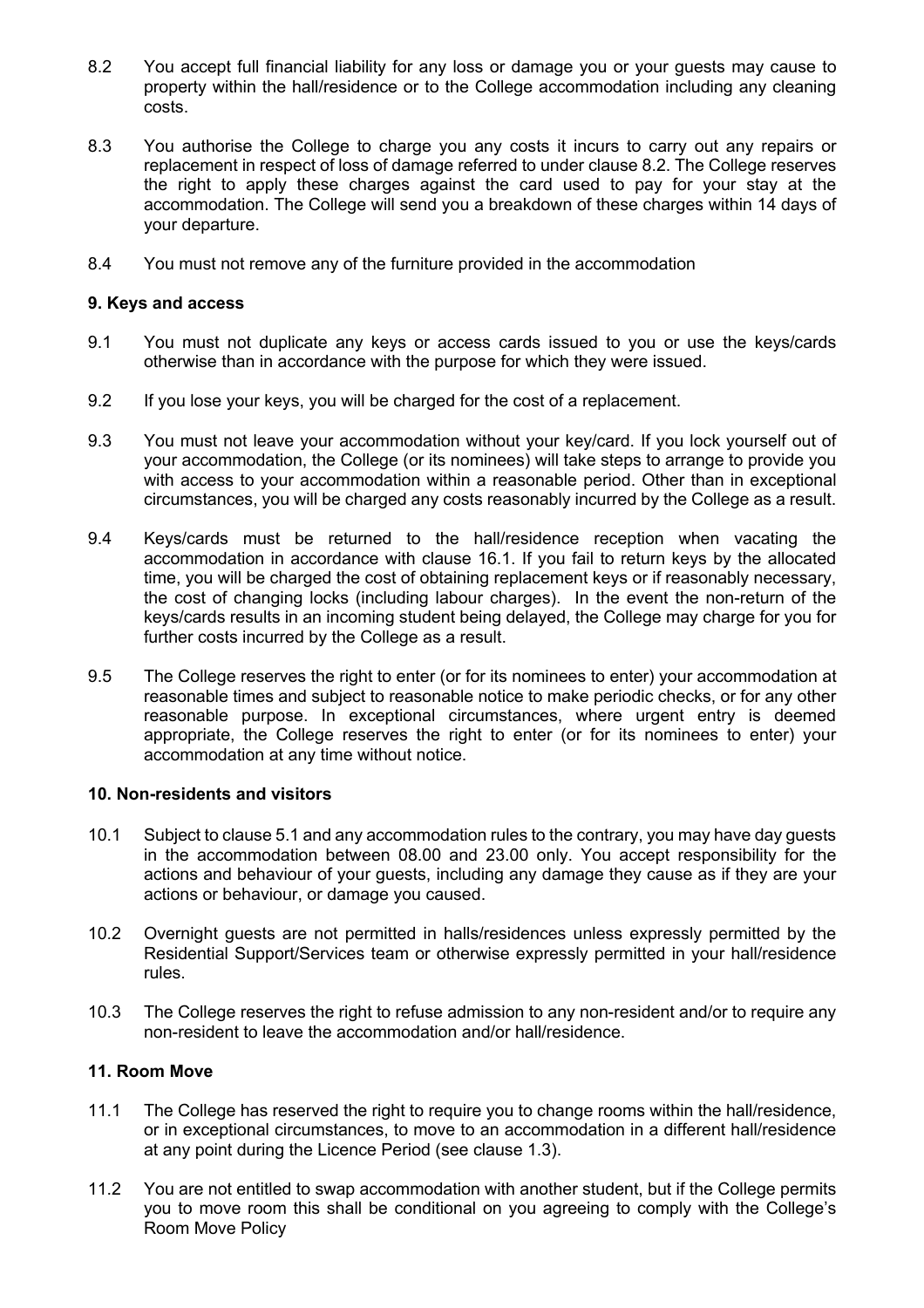### **12. The Licence Fee**

- a. The Licence Fee is the relevant fee specified in your offer of accommodation and must be paid in full for the full Accommodation Period unless otherwise indicated in this Licence.
- b. You agree to pay the fees relating to each Accommodation Session in advance of each Accommodation Session upon receipt of an invoice or at least 24 hours prior to the start date of that Accommodation Session (whichever is earlier). Please note you will not be admitted to the accommodation if you fail to make payment in full prior to the start date of the relevant Accommodation Session as directed. Failure to do so will be deemed to be a material breach of the Licence.
- c. Invoices are issued prior to the start of each Accommodation Session via email. The Accommodation Session 1 and Accommodation Session 2 invoices will include payments for the Christmas and Easter vacation periods respectively. An invoice will be raised in June to cover Accommodation Session 4 if you have a 51-week licence.
- d. Should you not pay your Licence Fee or other sums due under the terms of this Licence and without prejudice to clause 18 below, the College will take all necessary legal action to recover the debts and the cost of doing so may be passed on to you. This action may result in a County Court Judgment (CCJ) being registered against you for the full sum of the debt plus costs incurred as a result of this action.
- e. It is imperative that, should you anticipate having any problems with payment of all or part of the Licence Fee or any other sums due under this Licence, you should contact the Accommodation Office as soon as possible to discuss your options.
- f. If you are moving into College accommodation accompanied by a carer, you will be responsible for your Licence Fee as well as the licence fee for your carer's accommodation. If your carer's accommodation is being paid for by another person (e.g. a sponsor), you must provide proof of financial support in the form of a letter of sponsorship on headed paper. The letter should include the following information:
	- The carer's name along with your name (i.e. the student who they will be assisting)
	- The hall/residence for which they have been offered a place
	- The amount of fees which will be paid by the carer's sponsor
	- The Session that the fees will be covering
	- The address to which the relevant invoice(s) should be sent
	- Confirmation that the fees will be paid directly to the College
- 12.7 Where you are a carer, your Licence will terminate automatically on termination or expiry of the accommodation licence for the student under your care, or in the event you stop being the student's carer, whichever is earlier.

## **13. Personal Data Usage Information**

13.1 The College collects stores and uses your personal data in accordance with the College's Privacy Notice for Students and Prospective Students available at: https://www.imperial.ac.uk/admin-services/secretariat/information-governance/dataprotection/processing-personal-data/privacy-notices/

and the College's Accommodation Privacy Policy set out at: http://www.imperial.ac.uk/study/campus-life/accommodation/privacy-policy/

13.2 All data processing will be carried out in compliance with the applicable data protection laws.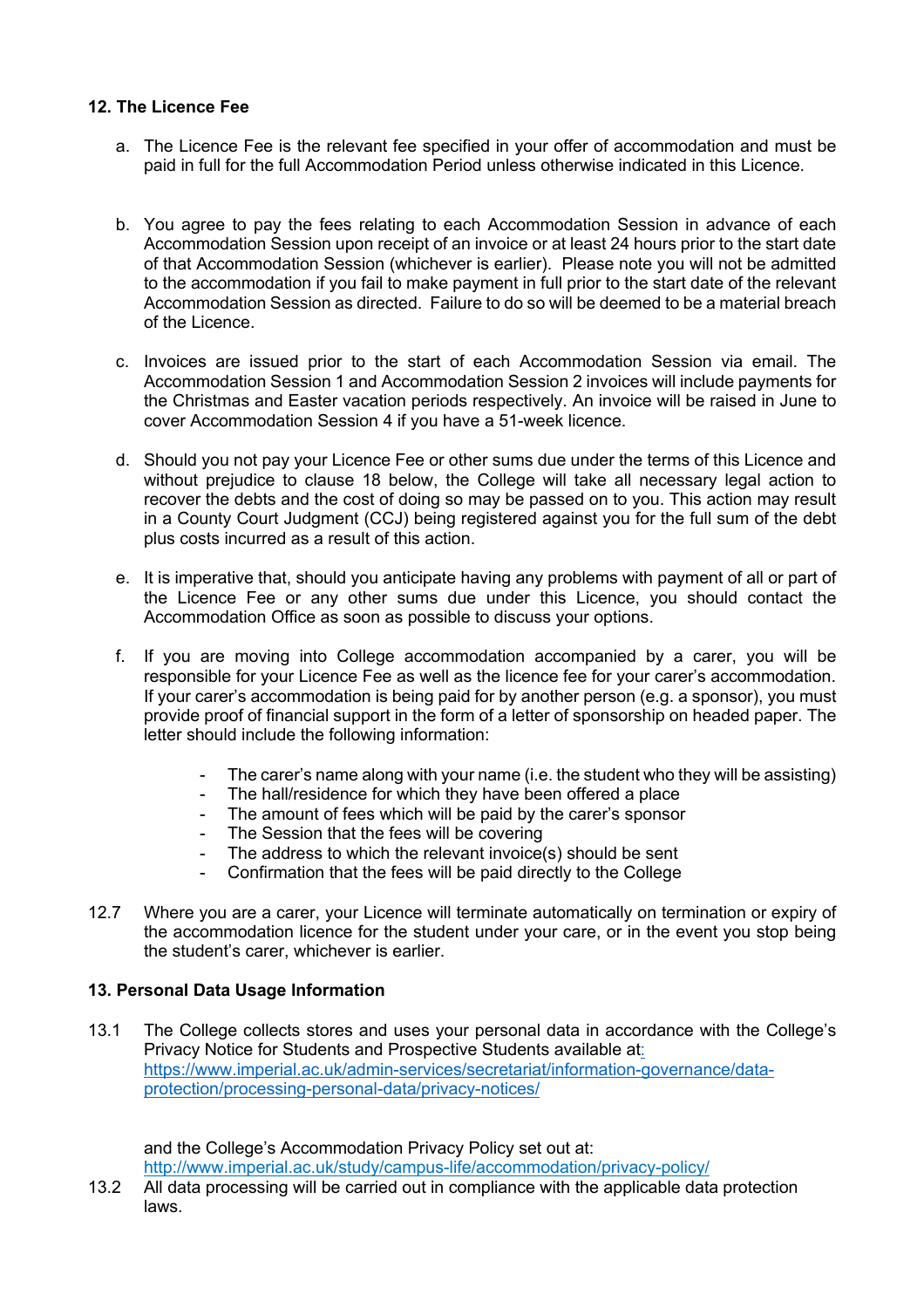## **14. Charges for late payment**

- 14.1 If you fail to pay the Licence Fee at the times and in the manner specified, the College is entitled:
	- a. to damages for breach of the Licence; and
	- b. where the payment is more than 14 days overdue, to levy interest by applying, in relation to each day after the due date for which the Licence Fee remains unpaid, an annual percentage rate of 3% above the Bank of England base rate to the amount of Licence Fee that remains unpaid at the end of that day.
- 14.2 The charges referred to in clause 14.1.a and other charges in this Licence (other than the Licence Fee) will be fixed at amounts which the College considers reflect the cost or loss to the College. If a student considers that, in his or her particular case, a charge made to them does not reasonably reflect that cost or loss in that instance, the student may appeal that charge by referring it to the Head of Residential Services & Support Operations and, if still unresolved, to the Director of Campus Services.

## **15. Charges payable to public authorities**

You agree to pay directly to the relevant public authorities any additional charges for which you may be liable (e.g. TV Licence, Council Tax etc). In the event that the College becomes liable for any such charges as a result of your accommodation under this Licence, the College is entitled to recover these charges from you.

#### **16. End of Accommodation Period and Licence**

- 16.1 You should comply with the College's Departure Rules and must make sure that the doors are locked and the windows in your accommodation are firmly closed when you leave. In the event that doors or windows are left open, you will be charged for repairing any damage caused. Professional cleaners will be engaged where cleaning does not meet the standards required by the College and you will be charged for the costs of engaging such professional cleaners.
- 16.2 Any provision of this Licence that expressly or by implication is intended to come into or continue in force on or after the end of the Licence shall remain in full force and effect.
- 16.3 You should remove all your belongings from your accommodation/halls by the end of the Accommodation Period. In the event you do not, the College may remove and at the College's discretion, either store or dispose of any remaining belongings, after giving you at least 14 days' written notice, addressed to you at the forwarding address provided by you or in the absence of any forwarding address, after the College has taken reasonable steps to trace and notify you. After this time the College may consider the items to be abandoned. You will be responsible for meeting all reasonable removal, storage and/or disposal charges.

#### **17. Early Termination of the Licence by you**

- 17.1 The College may, at its discretion, release you from the Licence where you are subject to exceptional circumstances. Exceptional circumstances can include serious illness, major personal problems, and limited academic reasons. Transferring to writing-up status will **NOT**  constitute exceptional circumstances.
- 17.2 You may also terminate this Licence prior to the start of the Accommodation Period under clauses 1.7 and 1.8. If you decide to terminate the Licence and you are not entitled to do so under any of the provisions set out in clauses 1.7 and 1.8 then the College will take reasonable steps to mitigate the loss caused by the termination, for example, by trying to relicense your accommodation. Any replacement student must be eligible for College accommodation and must be approved by the Accommodation Office. In considering whether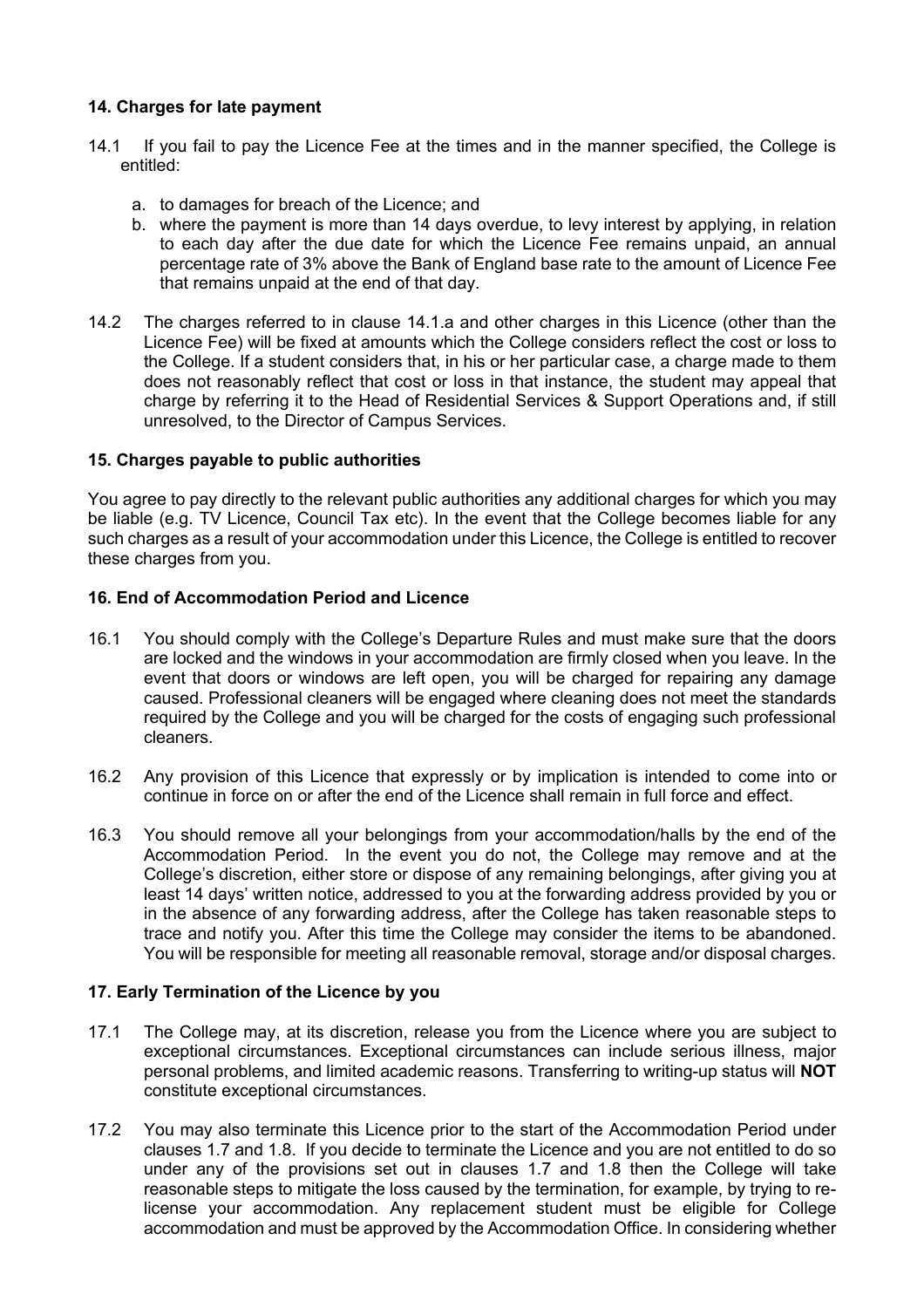to give its approval, the Accommodation Office will act reasonably and will take into account all the circumstances including whether the replacement student already has College accommodation and his or her financial ability to take a licence for your accommodation. In the event that your accommodation is re-let, you will receive an appropriate reimbursement in respect of the Licence Fee you have paid (the refund will be calculated pro-rata in relation to the new tenant's period of residence), subject to a deduction in respect of any other sums you still owe to the College.

- 17.3 If you wish to terminate your Licence after the start of the Accommodation Period, under the provisions set out in clause 17, then you must do the following:
	- a. complete the Notice to Quit Form (which can be requested from the Accommodation Office);
	- b. return this form to the Accommodation Office either in person, email or via recorded delivery; and
	- c. comply with the College's Departure Rules. You should note that until the accommodation has been re-licensed under clause 17.2, (without prejudice to any reimbursement rights you may have as provided for in clause 17.2) you will be liable for the Licence Fee corresponding to the remainder of the Accommodation Period.
- 17.4 It is important to remember that if you terminate your Licence in line with the process set out in clause 17.3 above:
	- a. You will not be permitted to remain in the accommodation after the departure date specified in your Notice to Quit Form; and
	- b. It is unlikely that you will be permitted to have College accommodation in the future.

#### **18. Early Termination of the Licence by the College**

- 18.1 The College is entitled to terminate this Licence if:
	- a. you commit a material breach of this Licence and (in the case of a material breach which is capable of remedy) having received notice from the College requiring you to remedy the breach within a reasonable period, fail to remedy that breach within the timeframe specified. The College will usually give at least 4 weeks' notice to remedy the breach but the length of the notice will depend on the seriousness and nature of the breach and, in some cases, may need to be complied with immediately;
	- b. you are repeatedly or persistently in breach of the Licence, and having received notice from the College that it will terminate your Licence upon further breach, if you further breach the Licence;
	- c. any payment due under this Licence is at least 30 days late and you have then failed to make the payment having been given 14 days' notice by the College;
	- d. you cease to be a full-time registered student of the College. You must inform the Accommodation Office in writing if you cease or expect to cease to be a full-time registered student of the College during the term of the Licence. Persons who are no longer registered College students are ineligible to reside in College student accommodation, so if you cease to be a full-time registered student of the College you will be required to fully vacate College accommodation.
- 18.2 If the College intends to terminate the Licence, the College will serve you with a 28-day written notice in accordance with the Protection from Eviction Act 1977 (where applicable). If you fail to vacate the accommodation and/or pay any outstanding arrears, the College may take court proceedings to recover both the accommodation and the outstanding sums and the court may make an order that you pay the College's costs of those proceedings.

#### **19. Licence fee refunds**

If you think you are entitled under this Licence to a refund of all or part of your Licence Fee enquiries should be directed to the Student Fees Credit Control Team at the South Kensington Campus.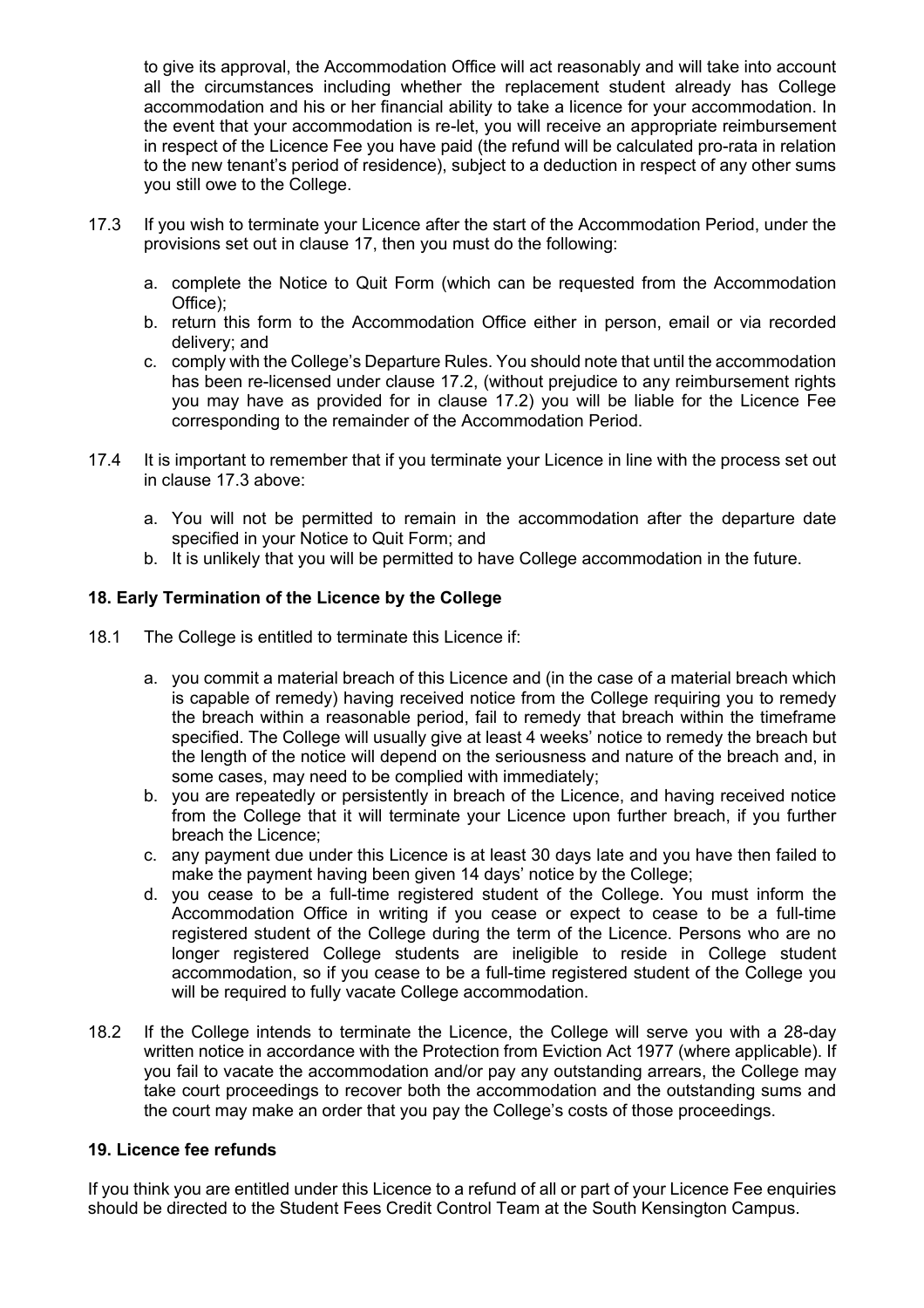## **20. Other letting conditions**

#### 1. **Events beyond the reasonable control of the College**

The College shall not be in breach of these Terms and Conditions, nor liable for any failure to perform any of its obligations, in relation to your accommodation, due to any adverse event, act, omission, or accident which happens, which is beyond the College's reasonable control, including, but not limited to, flood, earthquake, extreme adverse weather conditions, natural disasters, pandemics, other acts of God, acts of terrorism, interruption of fire (except by way of the College's default) or failure of (except by way of the College's default) electric power, gas, water or other utility service, plant machinery, computers, vehicles or any collapse of building structures.

## 2. **Liability**

- 2.1 Subject to clause 2.3, the College's total liability for any loss shall not exceed the Licence Fee.
- 2.2 Subject to clause 2.3, the College shall not be liable for any losses that were not caused by any breach of contract or statutory duty or negligence on the part of the College and the College shall not be liable for any consequential loss of losses that were not reasonably foreseeable to both parties when the contract was formed.
- 2.3 Nothing in these Terms and Conditions shall exclude or limit the College's liability for fraud or death or personal injury caused by the College's negligence or any other matter which it would be illegal for the College to exclude or limit.

#### **21. Variation of 51-week licences to exclude field trips (applicable only to postgraduate students at Silwood Park)**

- 21.1 If you hold a 51-week Licence (postgraduates at Silwood Park only) and are required to be away from the College on a field trip, project, or placement at any time between 1 March and 1 August, the College may, at its discretion, agree to vary the Licence to exclude any one period (the "**Excluded Period**") provided that:
	- a. the field trip, project or placement has been formally approved by your senior tutor or supervisor in writing and is necessary to your studies; and
	- b. the Excluded Period is a whole number of weeks, with a minimum of 4 and a maximum of 12 weeks.
- 21.2 If you wish to vary your Licence under the provisions set out in clause 21.1 above you must do the following:
	- a. Complete the Notice of Field Trip Form (available from the Accommodation Office); and
	- b. Return the Notice to the Accommodation Office (PhD students should return the Notice to the Accommodation Office either in person or via recorded delivery before the end of the Autumn Session; MSc students should return the Notice to the Accommodation Office either in person or via recorded delivery before the end of February); and
	- c. If the College accepts your application to vary your Licence, you should comply with the College's Departure Rules.
- 21.3 If the College accepts your application to vary your Licence, it will countersign and return the Notice to you. Once this has been completed, the Licence will have been varied to exclude the Excluded Period stated in the Notice and you will not be able to revoke this at a later date, other than in exceptional circumstances.
- 21.4 If you have varied your Licence under the provisions of this clause, you must leave your room in such state as is required at the start of the Excluded Period. The inventory will be checked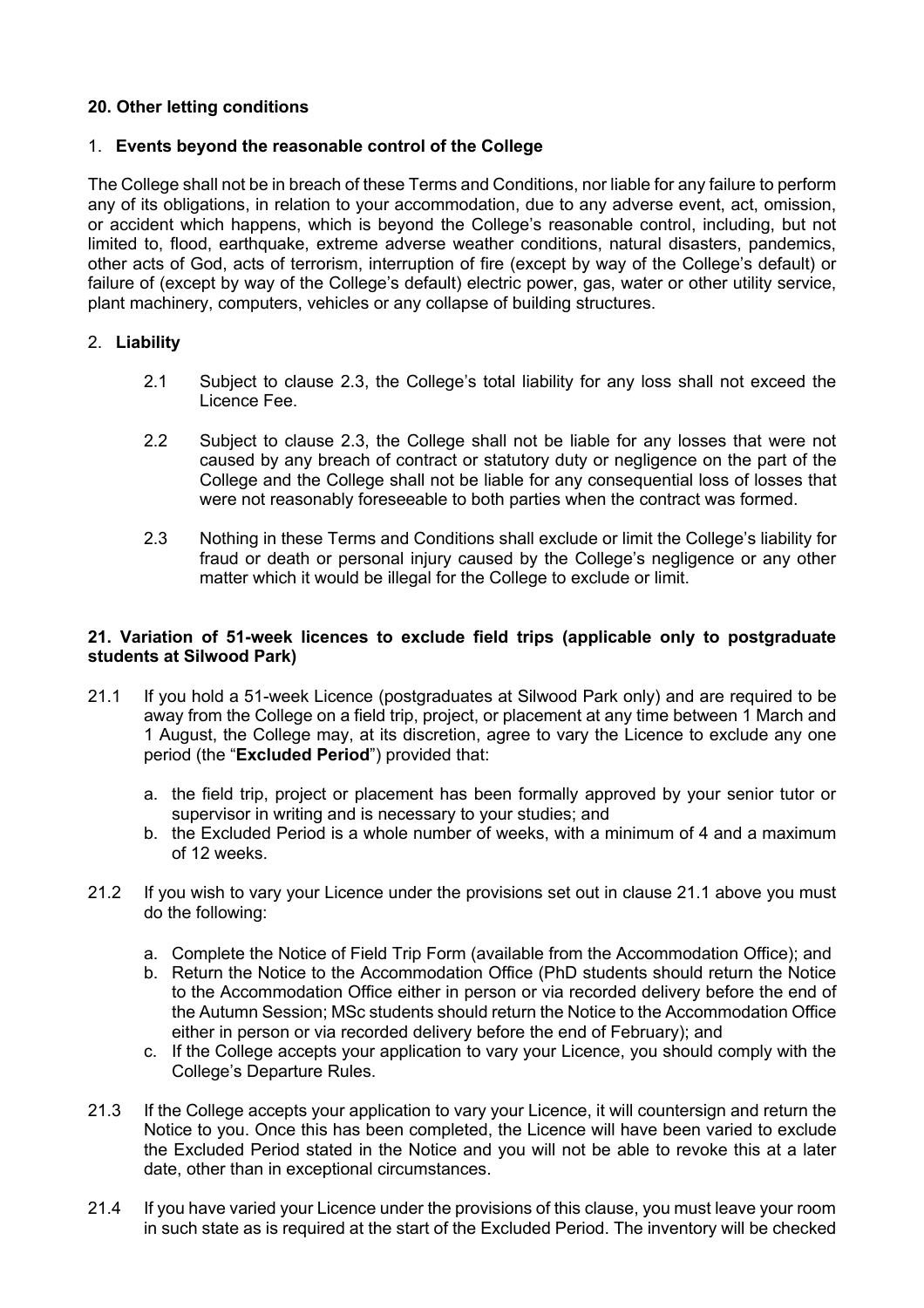by the College at the start of the Excluded Period and a new inventory will be made by the College (or its nominees) at the end of the Excluded Period. You will be required to check and sign the new inventory and return this to the Hall reception within seven days from the date you received it. Charges will be levied for cleaning etc. as appropriate as if the Accommodation Period was at an end.

21.5 Your liability to pay the full fee for each Accommodation Session remains unchanged. However, provided that you have correctly followed the procedure in clauses 21.2 and 21.4 above and College accepts your application, you will be entitled to receive a refund of any part of the Licence Fee that relates to the Excluded Period.

#### **22. General provisions and interpretation**

- 22.1 **Headings**. Headings are inserted for the convenience of the parties only and are not to be considered when interpreting this Licence.
- 22.2 **Third parties**. This Licence does not create any right enforceable by any person not a party to it.
- 22.3 **Name and Logo**: You shall not use the College's name, crest, logo or registered image for any purpose without the express permission of the College.
- 22.4 Unless the context otherwise requires, words in the singular shall include the plural and in the plural shall include the singular.
- 22.5 **Illegal/Unenforceable Provisions**: If any part or any provision of this agreement shall to any extent prove invalid or unenforceable in law, including the laws of the European Union, the remainder of such provision and all other provisions of this agreement shall remain valid and enforceable to the fullest extent permissible by law, and such provision shall be deemed to be omitted from this agreement to the extent of such invalidity or unenforceability. The remainder of this agreement shall continue in full force and effect and the parties shall negotiate in good faith to replace the invalid or unenforceable provision with a valid, legal and enforceable provision which has an effect as close as possible to the provision or terms being replaced.
- 22.6 **Waiver of Rights**: No failure to exercise or delay in the exercise of any right or remedy which the College may have under this Licence or in connection with this Licence shall operate as a waiver thereof, and nor shall any single or partial exercise of any such right or remedy prevent any further or other exercise thereof or of any other such right or remedy.
- 22.7 A reference to a statute or statutory provision is a reference to it as amended, extended or re-enacted from time to time.
- 22.8 Any reference to the giving of consent by the College requires the consent to be given in writing, signed by the College.
- 22.9 **Law and jurisdiction**. This agreement shall be governed by and construed in accordance with English Law and shall be subject to the exclusive jurisdiction of the English courts.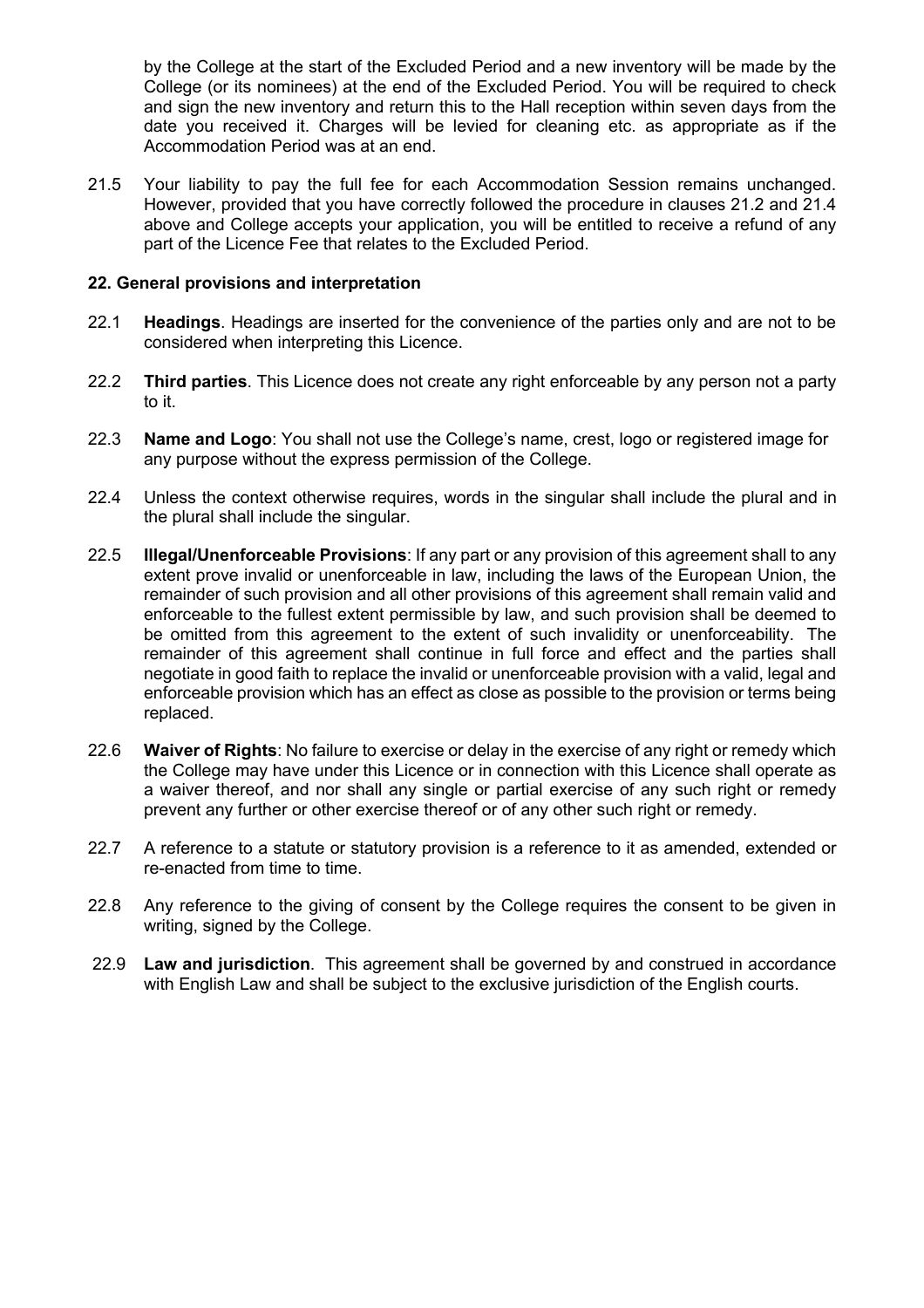The below schedule will only take effect if further restrictions are imposed by the Government and/or Imperial College London.

# **SCHEDULE 1**

## **Covid-19 Schedule to College Accommodation Licence (2022–2023)**

#### **Health and Safety**

- A You must promptly notify
	- i. your Hall Duty Warden and/or Hall staff

if you have symptoms of, or suspect you may have, COVID-19 or in the event that you are required under current UK Government COVID-19 guidance to shield, isolate or quarantine.

- B You agree during your Accommodation Period:
	- i. to follow the UK Government's latest COVID-19 guidance relating (but not limited) to social distancing, quarantine and isolation;
	- ii. to respect the safety of College staff and other people living in your accommodation/hall by making every reasonable effort to minimise the risk of the spread of COVID-19;
	- iii. to follow any special rules and procedures relating to COVID-19 for your accommodation/hall which you are notified about (which might include a requirement to wear a face covering); and
	- iv. to follow any reasonable instructions given by College staff relating to how to practice social distancing or isolation in your accommodation/hall.
- C. The College will make reasonable endeavours to ensure that its staff and other residents in your accommodation/halls abide by the College's rules and procedures relating to COVID-19 and the UK Government's latest COVID-19 guidance.

#### **Cleaning and Maintenance**

D. Clause 3 of the main body of the Licence provides that the College will make such arrangements from time to time as it (in its discretion) deems reasonable to clean the accommodation at no additional cost to you and, at this particular time, the College may arrange enhanced cleaning for parts of common areas of accommodation/halls that are particularly subject to handling. These enhanced cleaning services may be disrupted due to